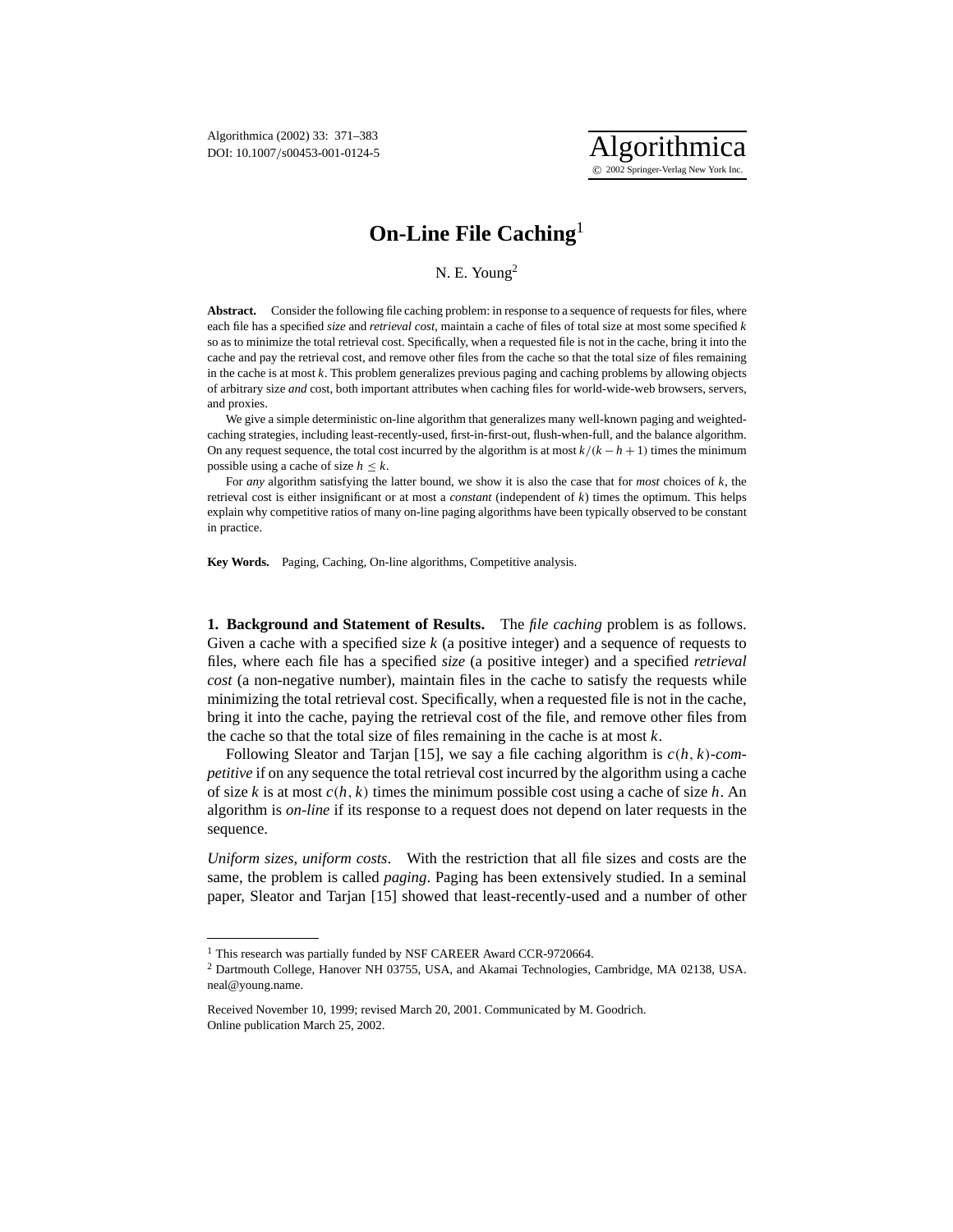deterministic on-line paging strategies are  $k/(k - h + 1)$ -competitive. Sleator and Tarjan also showed that this performance guarantee is the best possible for any deterministic on-line algorithm.

A simple randomized paging algorithm called the marking algorithm was shown to be  $(2 \ln k)$ -competitive by Fiat et al. [5]. An optimal  $(\ln k)$ -competitive randomized paging algorithm was given by McGeoch and Sleator [14]. In [18] deterministic paging strategies were shown to be *loosely O*( $\ln k$ )-competitive. This means roughly that for any sequence, for *most* values of *k*, the fault rate of the algorithm using a cache of size *k* is either insignificant or the algorithm is  $O(\ln k)$ -competitive versus the optimum algorithm using a cache of size *k*. Similarly, the marking algorithm was shown to be loosely  $(2 \ln \ln k + O(1))$ -competitive.

*Uniform sizes*, *arbitrary costs*. The special case of file caching when all file sizes are the same is called *weighted caching*. For weighted caching, Chrobak et al. [3] showed that an algorithm called the "balance" algorithm is *k*-competitive. Subsequently in [18] a generalization of that algorithm called the "greedy-dual" algorithm was shown to be  $k/(k - h + 1)$ -competitive. The greedy-dual algorithm generalizes many well-known paging and weighted-caching strategies, including least-recently-used, first-in-first-out, flush-when-full, and the balance algorithm.

*Arbitrary sizes*, *cost* = 1 *or cost* = *size*. Motivated by the importance of file *size* in caching for world-wide-web applications (see comment below), Irani considered two special cases of file caching: when the costs are either all equal (the goal is to minimize the *number* of retrievals), and when each cost equals the file size (the goal is to minimize the total number of *bytes* retrieved). For these two cases, Irani [7] gave  $O(\log^2 k)$ competitive randomized on-line algorithms.

*Comment*: *the importance of sizes and costs*. File caching is important for worldwide-web applications. For instance, in browsers and proxy servers remote files are cached locally to avoid remote retrieval. In web servers, disk files are cached in fast memory to speed response time. As Irani points out (see [7] and references therein), file *size* is an important consideration; caching policies adapted from memory management applications that do not take size into account do not work well in practice.

Allowing arbitrary *costs*is likely to be important as well. In many cases, the cost (e.g., latency, total transmission time, or network resources used) will neither be uniform across files nor proportional solely to the size. For instance, the cost to retrieve a remote file can depend on the *distance* the file must travel in the network. Even accounting for distance, the cost need not be proportional to the size, e.g., because of economies of scale in routing files through the network. Further, in some applications it makes sense to assign different *kinds* of costs to different kinds of files. For instance, some kinds of documents are displayed by web browsers as they are received, so that the effective delay for the user is determined more by the latency than the total transmission time. Other documents must be fully transmitted before becoming useful. Both kinds of files can be present in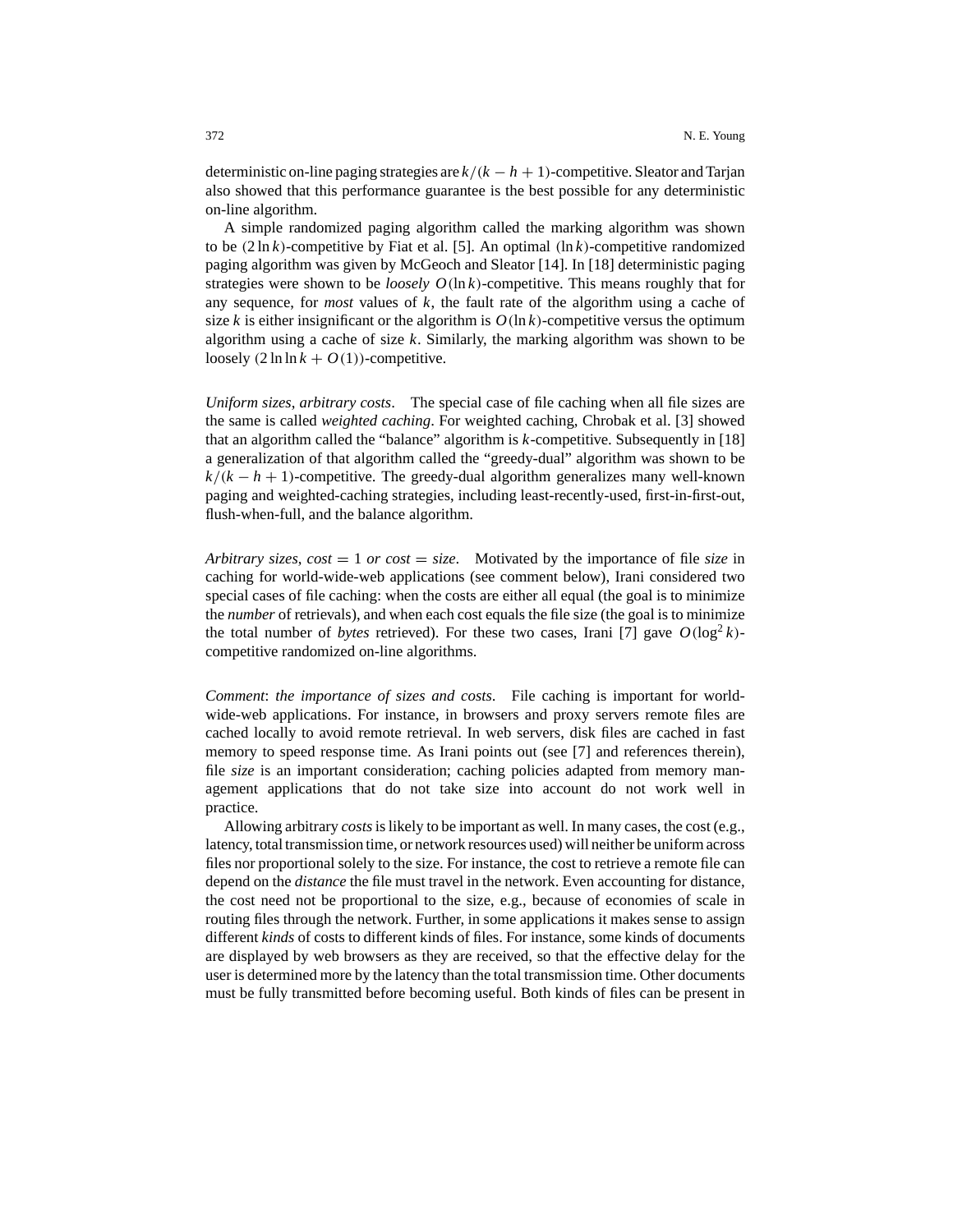Algorithm LANDLORD Maintain a real value credit  $f$  with each file  $f$  in the cache. When a file *g* is requested: 1. **if** *g* is not in the cache **then** 2. **until** there is room for *g* in the cache: 3. For each file *f* in the cache, decrease credit [ $f$ ] by  $\Delta \cdot \text{size}[f]$ , 4. where  $\Delta = \min_{f \in \text{cache}} \text{credit}[f]/\text{size}[f]$ .<br>5. Evict from the cache any subset of the files f s Evict from the cache any subset of the files  $f$  such that credit  $f$  = 0. 6. Bring *g* into the cache and set credit[ $g$ ]  $\leftarrow$  cost( $g$ ). 7. **else** Reset credit[*g*] to any value between its current value and cost(*g*).

**Fig. 1.** The on-line file caching algorithm LANDLORD. Credit is given to each file when it is requested. "Rent" is charged to each file in the cache in proportion to its size. Files are evicted as they run out of credit. Step 7 is not necessary for the worst-case analysis, but it is likely to be important in practice: raising the credit as much as possible in step 7 generalizes the least-recently-used paging strategy; not raising at all generalizes the first-in-first-out paging strategy.

a cache. In all these cases, assigning uniform costs or assigning every file's cost to be its size is not ideal. $3$ 

*This paper*: *arbitrary sizes*, *arbitrary costs*. This paper presents a simple deterministic on-line algorithm called LANDLORD (shown in Figure 1). LANDLORD handles the problem of file caching with arbitrary costs and integer sizes. The first result is:

THEOREM 1. LANDLORD is  $k/(k - h + 1)$ *-competitive for file caching*.

This performance guarantee is the best possible for any deterministic on-line algorithm.<sup>4</sup> File caching is not a special case of the *k*-server problem, although weighted caching is a special case of both file caching and the *k*-server problem.

LANDLORD is a generalization of the greedy-dual algorithm [18] for weighted caching, which in turn generalizes least-recently-used and first-in-first-out (paging strategies), as well as the balance algorithm for weighted caching. The analysis uses the potential function  $\Phi = (h-1) \sum_{f \in LL} \text{credit}[f] + k \sum_{f \in \text{OPT}} \text{cost}(f) - \text{credit}[f]$ . The analysis is simpler than that of [18] for the special case of weighted caching.

 $3$  In many applications the actual cost to access a file may vary with time; that issue is not considered here, nor is the issue of cache consistency (i.e., if the remote file changes at the source, how does the local cache get updated? The simplest adaptation of the model here would be to assume that a changed file is treated as a new file; this would require that the local cache strategy learn about the change in some way). Finally, the focus here is on simple *local* caching strategies, rather than distributed strategies in which servers cooperate to cache pages across a network (see, e.g., [9]).

<sup>4</sup> Manasse et al. [13] show that no deterministic on-line algorithm for the well-known *k*-server problem on any metric space of more than *k* points is better than  $k/(k - h + 1)$ -competitive. This implies that, at least for any special case when all sizes are 1 (i.e., weighted caching), no deterministic on-line algorithm for file caching is better than  $k/(k - h + 1)$ -competitive.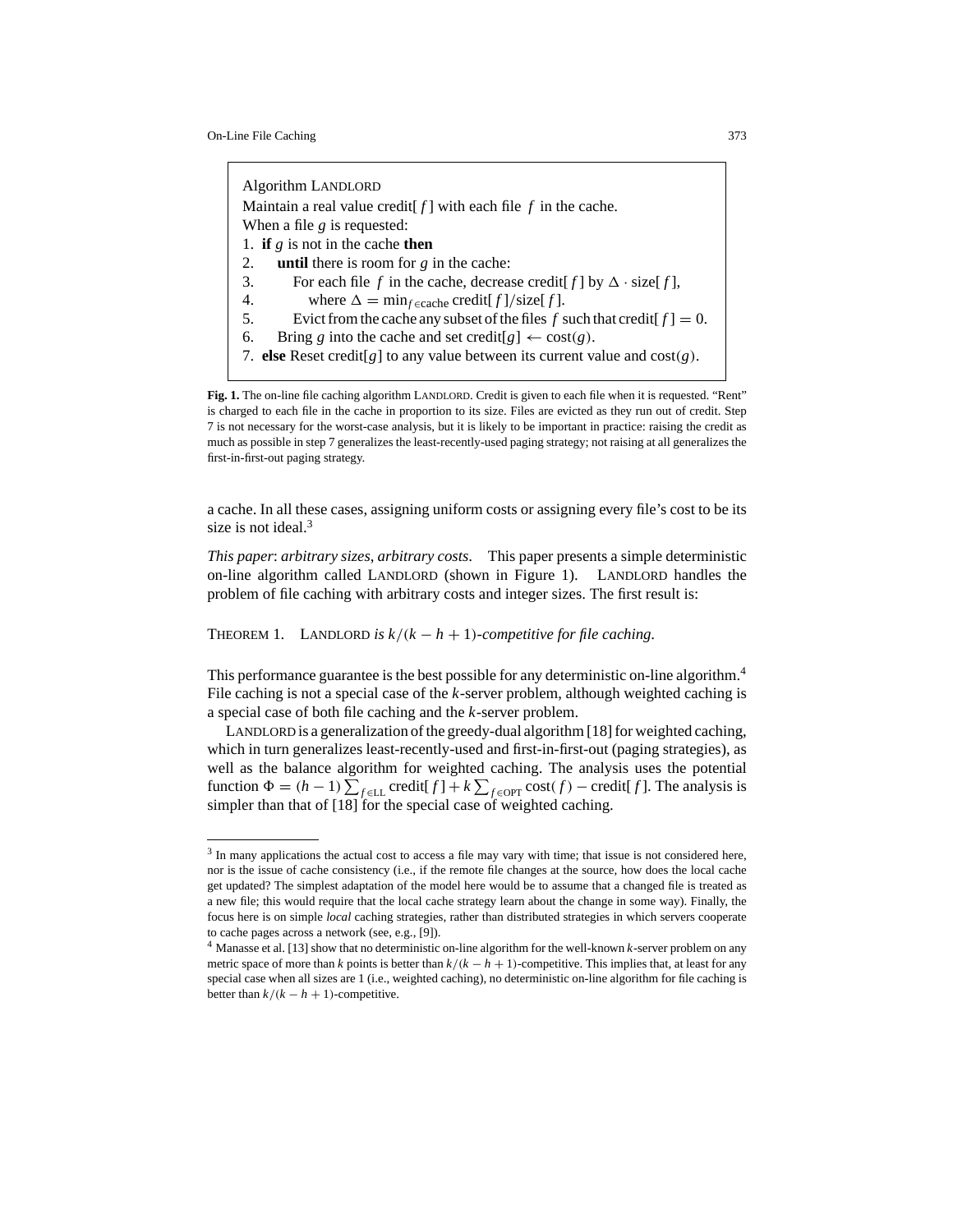In an independent work [2], Cao and Irani showed that LANDLORD (with step 7 raising credit $[g]$  as much as possible) is *k*-competitive. They also gave empirical evidence that the algorithm performs well in practice.

*This paper*: (ε, δ)*-loosely c-competitiveness*. In practice it has been observed that on "typical" request sequences, paging algorithms such as least-recently-used, using a cache of size *k*, incur a cost within a small constant factor (independent of *k*) times the minimum possible using a cache of size *k* [18]. This is in contrast to the theoretically optimal competitive ratio of *k*. A number of refinements of competitive analysis have been proposed to try to understand the relevant factors. Borodin et al. [1], in order to model locality of reference, proposed the *access-graph* model which restricts the request sequences to paths in a given graph (related papers include [4], [8], and [6]). Karlin et al. [10] proposed a variant in which the graph is a Markov chain (i.e., the edges of the graph are assigned probabilities, and the request sequence corresponds to a random walk) (see also [12]). Koutsoupias and Papadimitriou [11] proposed the *comparative ratio* (for comparing classes of on-line algorithms) and the *diffuse adversary model* (in which the adversary chooses a probability distribution, rather than a sequence, from some restricted class of distributions).

In this paper we introduce a refinement of the aforementioned *loosely competitive* ratio [18] (another previously proposed alternative model). The model is motivated by two observations. First, in practice, if the retrieval cost is low enough in an *absolute* sense, the competitive ratio is of no concern. For instance, in paging, if the fault rate drops much below

## time to execute a machine instruction time to retrieve a page from disk

then the total time to handle page faults is less than the time to execute instructions, so that page faults cease to be the limiting factor in the execution time. Similar considerations hold in other settings such as file caching. To formalize this, we introduce a parameter  $\varepsilon > 0$ , and say that "low enough" for a request sequence r means "no more than  $\varepsilon$  times the sum of the retrieval costs" (the sum being taken over all requests). This is tantamount to assuming that handling a file of cost  $cost(f)$  requires overhead of  $\epsilon cost(f)$  whether it is retrieved or not.

Second, in many circumstances, we do not expect the input sequences to be adversarially tailored for our particular cache size *k*. To model this, rather than somehow restricting the input sequences, we allow all input sequences but, for each, we consider what happens at a *typical* cache size *k*. Formally, for each sequence, we consider all the values of k in any range  $\{1, 2, \ldots, n\}$ , and we ask that the competitive ratio be at most some constant *c* for at least  $(1 - \delta)n$  of these values, where  $\delta$  is a parameter to the model.

Our model, which we dub "loose competitiveness," combines both these ideas:

DEFINITION 1. A file caching algorithm *A* is  $(\varepsilon, \delta, n)$ *-loosely c-competitive* if, for any request sequence *r*, at least  $(1 - \delta)n$  of the values  $k \in \{1, 2, ..., n\}$  satisfy

(1) 
$$
\text{cost}(A, k, r) \leq \max \left\{ c \cdot \text{cost}(\text{OPT}, k, r), \varepsilon \cdot \sum_{f \in r} \text{cost}(f) \right\}.
$$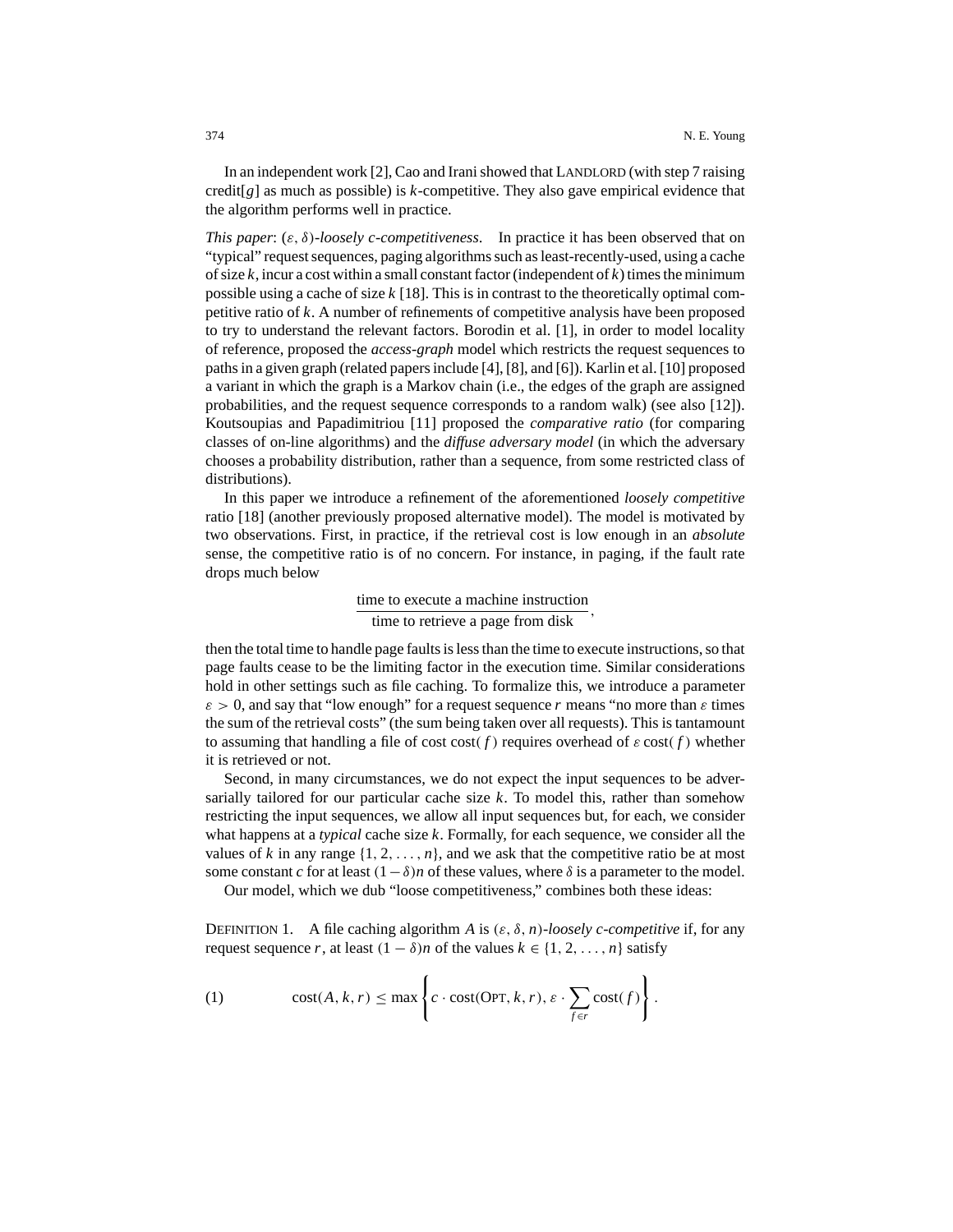*A* is  $(\varepsilon, \delta)$ -loosely *c*-competitive if *A* is  $(\varepsilon, \delta, n)$ -loosely *c*-competitive for all positive integers *n*.

Here  $cost(A, k, r)$  denotes the cost incurred by algorithm *A* using a cache of size *k* on sequence *r*. OPT denotes the optimal algorithm, so that cost(OPT,  $k$ ,  $r$ ) is the minimum possible cost to handle the sequence  $r$  using a cache of size  $k$ . The sum on the right ranges over all requests in *r*, so that if a file is requested more than once, its cost is counted for each request.

Since the standard competitive ratio grows with  $k$ , it is not a priori clear that any on-line algorithm can be  $(\varepsilon, \delta)$ -loosely *c*-competitive for any *c* that depends only on  $\varepsilon$ and  $\delta$ . Our second result is the following.

THEOREM 2. *Every k*/( $k - h + 1$ )-competitive algorithm is  $(\varepsilon, \delta)$ -loosely c-com*petitive for any*  $0 < \varepsilon$ ,  $\delta < 1$ , *and*  $c = (e/\delta) \ln(e/\varepsilon) = O((1/\delta) \log(1/\varepsilon))$ .

(Throughout the paper *e* is the base of the natural logarithm.) The interpretation is that for *most* choices of *k*, the retrieval cost is either insignificant or the competitive ratio is constant.

This result supports the intuition that it is meaningful to compare an algorithm against a "handicapped" optimal algorithm (most competitive analyses consider the case  $h = k$ ). A strong performance guarantee, even against a handicapped optimal algorithm, may be as (or more) meaningful than a weak performance guarantee against a non-handicapped adversary.

Our proof is similar in spirit to the proof in [18] for the special case of paging, but the proof here is simpler, more general, and gives a stronger result.

Of course the following corollary is immediate:

COROLLARY 1. LANDLORD *is*  $(\varepsilon, \delta)$ *-loosely c-competitive for*  $c = (e/\delta) \ln(e/\varepsilon)$  $O((1/\delta)\log(1/\varepsilon)).$ 

This helps explain why the competitive ratios of the many on-line algorithms that LANDLORD generalizes are typically observed to be constant.

For completeness, we also consider randomized algorithms:

THEOREM 3. Let  $0 \le \varepsilon$ ,  $\delta \le 1$ . Any  $(\alpha + \beta \ln(k/(k - h + 1)))$ *-competitive algorithm is* (ε, δ)*-loosely c-competitive for*

$$
c = e\alpha + e\beta \ln[(1/\delta)\ln(e/\varepsilon)] = O(\log[(1/\delta)\log(1/\varepsilon)]).
$$

It is known (e.g., [17] and [16]) that the marking algorithm (a randomized on-line algorithm) is  $(1+2 \ln(k/(k-h))$ -competitive for paging and  $(1+2 \ln k)$ -competitive for  $h =$ *k*. It follows by algebra that the marking algorithm is  $(1+2 \ln 2+2 \ln(k/(k-h+1)))$ competitive. Although a stronger result can probably be shown, this simple one and Theorem 3 imply the following corollary:

COROLLARY 2. *The marking algorithm is* (ε, δ)*-loosely c-competitive for paging for*  $c = e + 2e \ln 2 + 2e \ln[(1/\delta) \ln(e/\varepsilon)] = O(\log[(1/\delta) \log(1/\varepsilon)]).$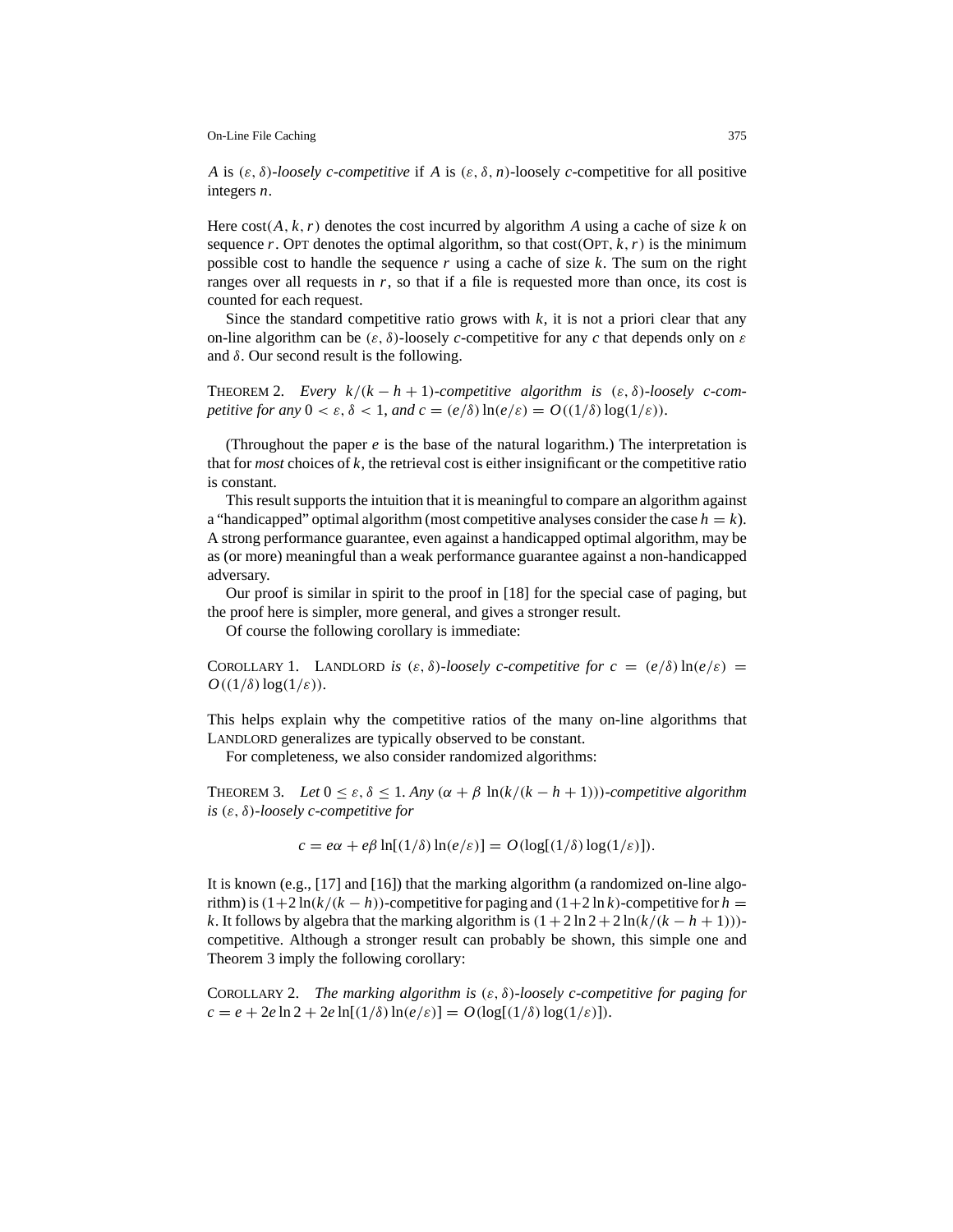Finally, we show Theorem 2 and Corollary 1 are tight up to a constant factor:

THEOREM 4. *For any*  $\varepsilon$  *and*  $\delta$  *with*  $0 < \varepsilon < 1$  *and*  $0 < \delta < \frac{1}{2}$ , LANDLORD *is not* (ε, δ)-loosely c-competitive for  $c = (1/8\delta) \log_2(1/2\varepsilon) = \Theta((1/\delta) \log(1/\varepsilon)).$ 

### **2. Analysis of** LANDLORD

THEOREM 1. LANDLORD is  $k/(k - h + 1)$ *-competitive for file caching.* 

PROOF. Define potential function

$$
\Phi = (h - 1) \cdot \sum_{f \in LL} \text{credit}[f] + k \cdot \sum_{f \in \text{OPT}} \text{cost}(f) - \text{credit}[f].
$$

Here LL denotes the cache of LANDLORD; OPT denotes the cache of OPT. For  $f \notin LL$ , by convention credit $[f] = 0$ . Before the first request of a sequence, when both caches are empty,  $\Phi$  is zero. After all requests have been processed (and in fact at all times),  $\Phi \geq 0$ . Below we show that at each request:

- if OPT retrieves a file of cost  $c$ ,  $\Phi$  increases by at most  $kc$ ;
- if LANDLORD retrieves a file of cost *c*,  $\Phi$  decreases by at least  $(k h + 1)c$ ;
- $\bullet$  at all other times  $\Phi$  does not increase.

These facts imply that the cost incurred by LANDLORD is bounded by  $k/(k - h + 1)$ times the cost incurred by OPT.

The actions affecting  $\Phi$  following each request can be broken down into a sequence of steps, with each step being one of the following. We analyze the effect of each step on  $\Phi$ .

• OPT **evicts a file** *f* **.**

Since credit $[f] \leq \text{cost}(f)$ ,  $\Phi$  cannot increase.

• OPT **retrieves a file** *g***.**

In this step OPT pays the retrieval cost  $cost(g)$ .

Since credit[ $g$ ]  $\geq$  0,  $\Phi$  can increase by at most  $k \cdot \text{cost}(g)$ .

• LANDLORD **decreases** credit  $f$  **for all**  $f \in LL$ .

Since the decrease of a given credit  $[f]$  is  $\Delta$  size( $f$ ), the net decrease in  $\Phi$  is  $\Delta$  times

$$
(h-1)
$$
 size $(LL) - k$  size $(OPT \cap LL)$ ,

where size(*X*) denotes  $\sum_{f \in X}$  size(*f*).

When this step occurs, we can assume that the requested file *g* has already been retrieved by OPT but is not in LL. Thus, size(OPT  $\cap$  LL)  $\leq h - \text{size}(g)$ .

Further, there is not room for *g* in LL, so that size(LL)  $\geq k - \text{size}(g) + 1$  (recall that sizes are assumed to be integers). Thus the decrease in the potential function is at least  $\Delta$  times

$$
(h-1)(k - size(g) + 1) - k(h - size(g)).
$$

Since size(*g*) ≥ 1 and *k* ≥ *h*, this is at least  $(h - 1)(k - 1 + 1) - k(h - 1) = 0$ .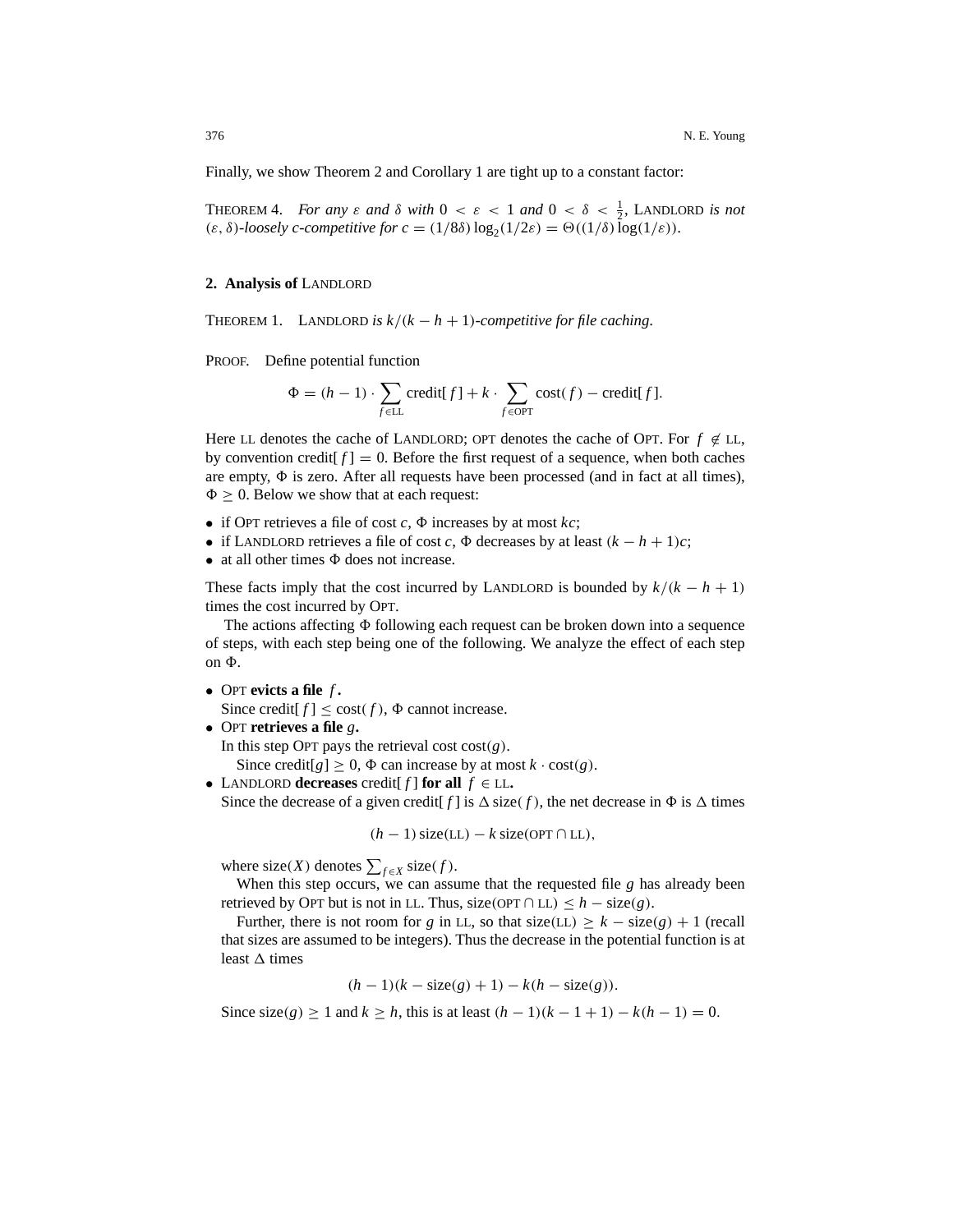- LANDLORD **evicts a file** *f* **.** LANDLORD only evicts f when credit $[f] = 0$ . Thus,  $\Phi$  is unchanged.
- LANDLORD **retrieves the requested file**  $g$  **and sets** credit[ $g$ ] **to** cost( $g$ ).

In this step LANDLORD pays the retrieval cost  $cost(g)$ . Since *g* was not previously in the cache (and credit[*g*] was zero), and because we can assume that *g* ∈ OPT,  $\Phi$  decreases by  $-(h-1)\cos(t) + k\cos(t) = (k-h+1)\cos(t)$ .

• LANDLORD **resets** credit[ $g$ ] **between its current value and**  $cost(g)$ **.** Again, we can assume  $g \in \text{OPT}$ . If credit[g] changes, it can only increase. In this case, since  $(h - 1) < k$ ,  $\Phi$  decreases.  $\Box$ 

**3. Upper Bounds on Loose Competitiveness.** The following technical lemma is at the core of Theorems 2 and 3.

LEMMA 1. *Let A be any* τ (*k*, *k* − *h*)*-competitive algorithm for some function* τ *that is increasing with respect to k and decreasing with respect to*  $k - h$ *. For any b,*  $\varepsilon$ *,*  $\delta$ *,*  $n > 0$ (*n* an integer,  $b < \delta n$ ), *A* is  $(\varepsilon, \delta, n)$ *-loosely c-competitive for* 

$$
c = \tau(n, b) \, \varepsilon^{-(b+1)/(\delta n - b - 1)}.
$$

PROOF. Fix any request sequence *r* and *b*,  $\varepsilon$ ,  $\delta$ ,  $n > 0$ . Define *c* as above. Say a value  $k \in \{1, 2, ..., n\}$  is *bad* if

(2) 
$$
\text{cost}(A, k, r) > \max \left\{ c \cdot \text{cost}(\text{OPT}, k, r), \ \varepsilon \cdot \sum_{f \in r} \text{cost}(f) \right\}.
$$

We will show that at most δ*n* values are bad.

Denote the bad values (in increasing order)  $k_0, k_1, \ldots, k_B$ . The form of the argument is this: on the one hand, we show that  $cost(A, k_i, r)$  decreases exponentially with *i*; on the other hand, we know that (for each  $i$ ) cost( $A$ ,  $k_i$ ,  $r$ ) is not too small (e.g., smaller than  $\varepsilon$  times  $cost(A, k_0, r)$ ); together, these will imply that *B* cannot be too large.

From the sequence of bad values, select the subsequence  $k_0$ ,  $k_{\lceil b \rceil}$ ,  $k_{\lceil b \rceil}$ , ... and denote it  $k'_0, k'_1, \ldots, k'_{B'}$ . The properties of this sequence that we use are  $k'_i - k'_{i-1} \ge b$  for each *i* and  $B' \geq B/(b+1)$ .

Since *A* is  $\tau(k, k - h)$ -competitive, choosing  $k = k'_i$  and  $h = k'_{i-1}$  shows that

$$
cost(A, k'_i, r) \le \tau(k'_i, k'_i - k'_{i-1}) cost(OPT, k'_{i-1}, r).
$$

From the first term in the maximum in (2),  $cost(A, k'_{i-1}, r) \ge c \cdot cost(OPT, k'_{i-1}, r)$ . The condition on  $\tau$  implies  $\tau$  ( $k'_i$ ,  $k'_i - k'_{i-1}$ )  $\leq \tau$  (*n*, *b*). Thus,

$$
cost(A, k'_i, r) \le (\tau(n, b)/c) \cot(A, k'_{i-1}, r).
$$

Inductively,

cost
$$
(A, k'_{B'}, r) \leq (\tau(n, b)/c)^{B'} \text{cost}(A, k'_{0}, r).
$$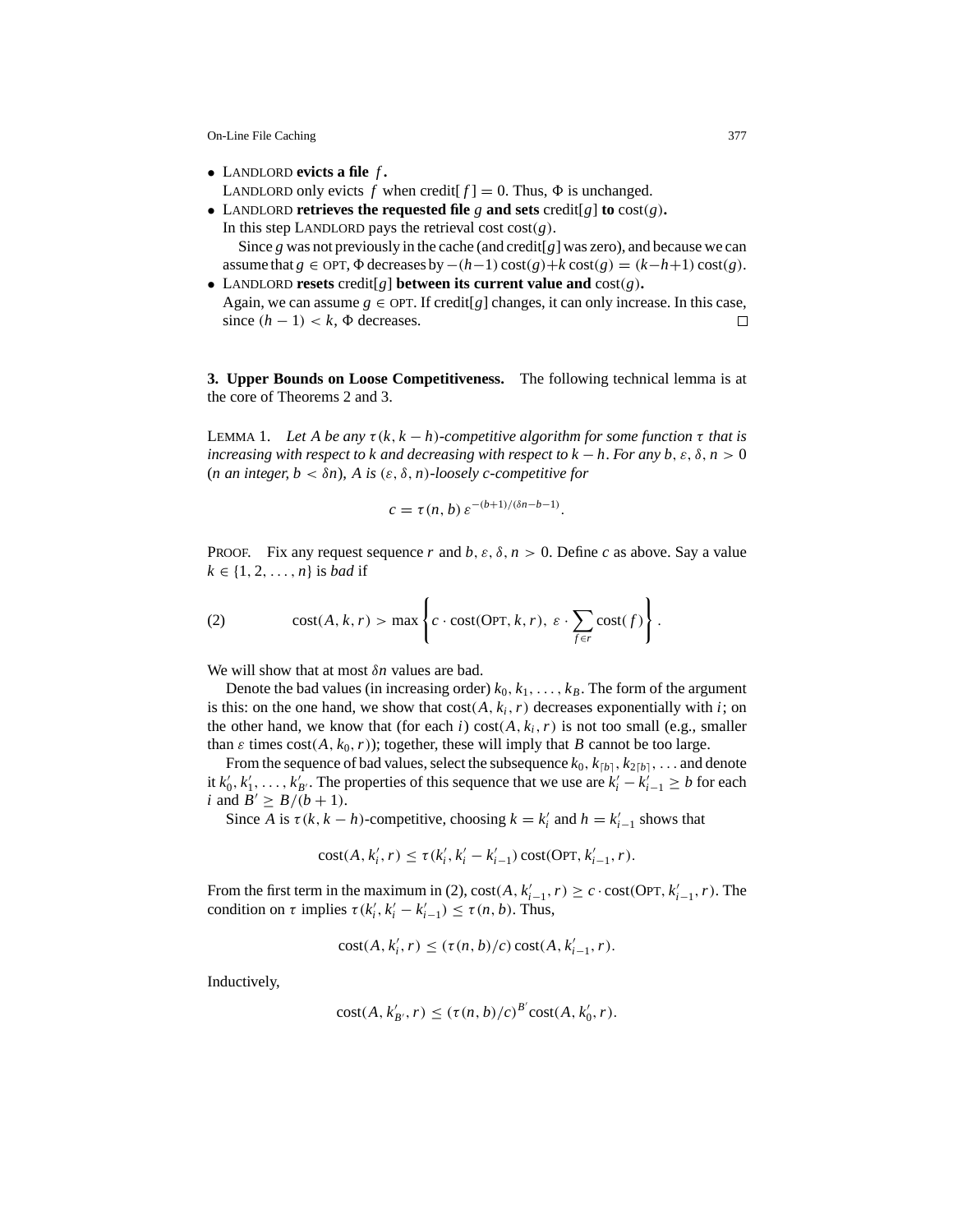That is, for every *b* bad values,  $cost(A, k_i, r)$  decreases by a factor of  $\tau(n, b)/c$ . The rest is algebra. As noted before,  $cost(A, k'_{B'}, r) > \varepsilon cost(A, k'_{0}, r)$ . Combining with the above inequality gives  $(\tau(n, b)/c)^{B'} > \varepsilon$ , which (by substituting for *c* and simplifying) gives

$$
B' < \delta n/(b+1) - 1.
$$

Combining this with  $B' \geq B/(b+1)$  gives  $B + 1 < \delta n$ . That is, there are fewer than  $\delta n$ bad values.  $\Box$ 

THEOREM 2. *Every*  $k/(k-h+1)$ -competitive algorithm is  $(\varepsilon, \delta)$ -loosely c-com*petitive for any*  $0 < \varepsilon$ ,  $\delta < 1$ , *and*  $c = (e/\delta) \ln(e/\varepsilon) = O((1/\delta) \log(1/\varepsilon))$ .

PROOF. Fix any  $\varepsilon$ ,  $\delta$ ,  $n > 0$  (*n* integer). We need to show the algorithm is  $(\varepsilon, \delta, n)$ loosely *c*-competitive. Let  $\tau(k, k - h) = k/(k - h + 1)$  and  $b = \delta n/\ln(e/\varepsilon) - 1$ . If  $b \leq 0$ , then an easy calculation shows  $c \geq n$ , and since the algorithm is *k*-competitive, the conclusion holds trivially.

Otherwise  $(b > 0)$ , we apply the technical lemma. With this choice of *b*,  $\varepsilon^{-(b+1)/(\delta n-b-1)} = e$ , so  $c = e \tau(n, b)$ . For this  $\tau$  and *b*,  $\tau(n, b)$  simplifies to (1/δ)ln(*e*/ε).  $\Box$ 

THEOREM 3. Let  $0 \le \varepsilon$ ,  $\delta \le 1$ . Any  $(\alpha + \beta \ln(k/(k - h + 1)))$ *-competitive algorithm is* (ε, δ)*-loosely c-competitive for*

$$
c = e\alpha + e\beta \ln[(1/\delta)\ln(e/\varepsilon)] = O(\log[(1/\delta)\log(1/\varepsilon)]).
$$

PROOF. Much as in the preceding proof, take  $\tau(k, k - h) = \alpha + \beta \ln(k/(k - h + 1))$ and  $b = \frac{\delta n}{\ln(e/\varepsilon)} - 1$ . If  $b \le 0$ , then an easy calculation shows  $c \ge \alpha + \beta \ln n$ , so the conclusion holds trivially.

Otherwise  $(b > 0)$ , we apply the technical lemma. With this choice of *b*,  $\varepsilon^{-(b+1)/(\delta n-b-1)} = e$ , so  $c = e \tau(n, b)$ . For this  $\tau$  and b,  $\tau(n, b)$  simplifies to  $\alpha +$  $β \ln[(1/δ) \ln(e/ε)].$ 口

**4. Lower Bound on Loose Competitiveness.** In this section we show the following theorem.

THEOREM 4. *For any*  $\varepsilon$  *and*  $\delta$  *with*  $0 < \varepsilon < 1$  *and*  $0 < \delta < \frac{1}{2}$ , LANDLORD *is not* (ε, δ)-loosely c-competitive for  $c = (1/8\delta) \log_2(1/2\varepsilon) = \Theta((1/\delta) \log(1/\varepsilon)).$ 

PROOF. For the proof we adapt an unpublished result from [16]. We consider the leastrecently-used (LRU) and flush-when-full (FWF) paging strategies. (Recall that paging is the special case of file caching when each size and retrieval cost is 1.) We assume the reader is familiar with FWF and LRU, but just in case here is a brief description of each. When an item not in the cache is requested and the cache is full, FWF empties the cache completely. In contrast, LRU evicts the single item that was least recently requested. Figure 2 describes how each is a special case of LANDLORD.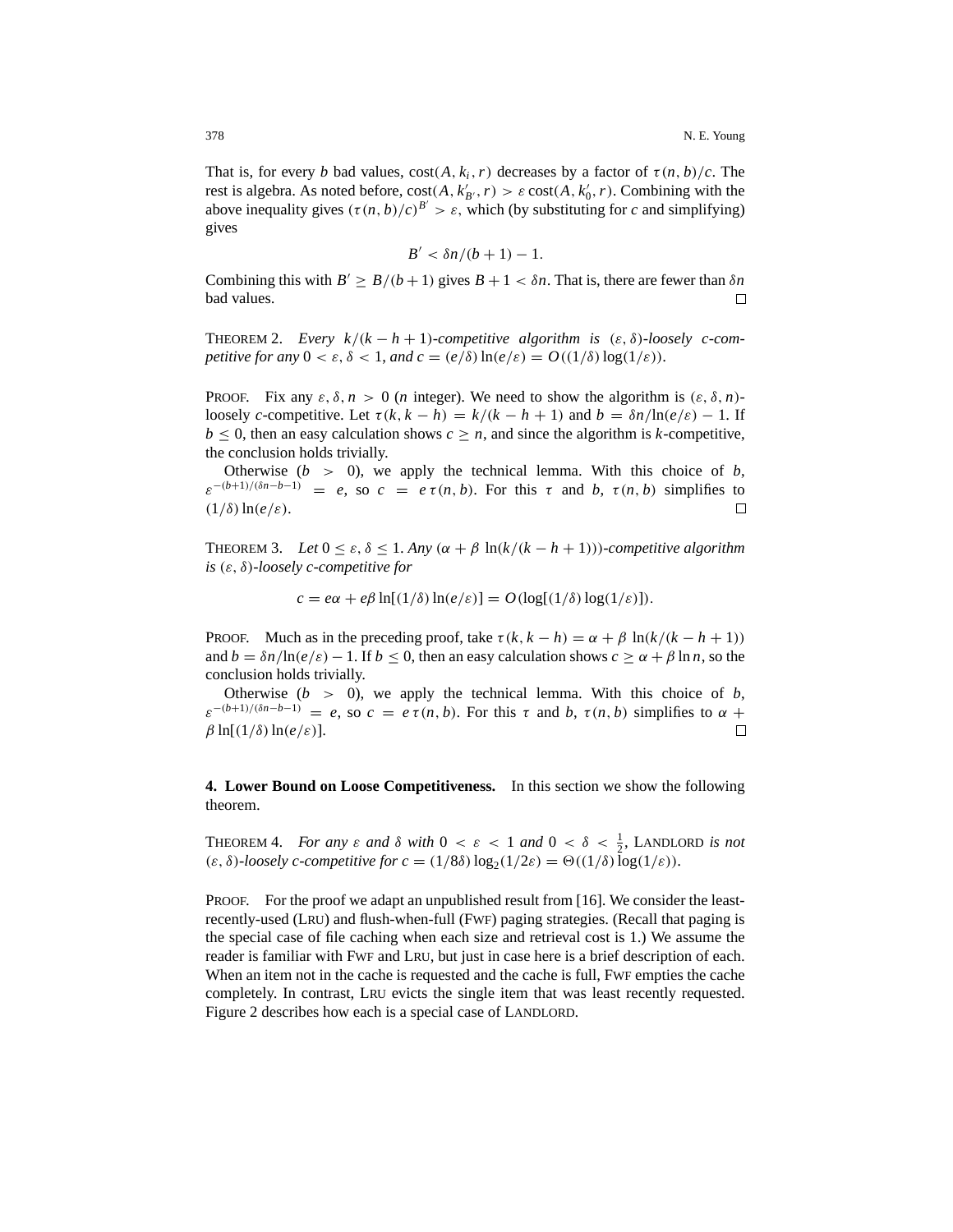Algorithm LANDLORD for the special case of paging Maintain a value credit  $f \in [0, 1]$  with each item f in the cache. When an item *g* is requested: 1. **if** *g* is not in the cache **then** 2. **if** there are no 0-credit items in the cache, 3. **then** decrease all credits by the minimum credit. 4. Evict from the cache any subset of the items  $f$  such that credit  $f$  = 0. 5. Bring *g* into the cache and set credit[ $g$ ]  $\leftarrow$  1.

6. **else** Reset credit[*g*] to any value between its current value and 1.

**Fig. 2.** LANDLORD as it specializes for paging. To get LRU, reset credit[ $g$ ] to 1 in line 6 and evict the single least-recently-requested 0-credit item in line 4. To get FWF, leave credit[*g*] unchanged in line 6 and evict all 0-credit items in line 4. To get FIFO, leave credit[*g*] unchanged in line 6 and evict the single 0-credit item that has been in the cache the longest in line 4. All of these strategies maintain credits in  $\{0, 1\}$ .

We give the desired lower bound for FWF. Since LANDLORD generalizes FWF, the result follows. This appears unsatisfactory, because it would be natural to restrict LANDLORD (in line 5) to evict only one file at a time (unlike FWF). However, the same lower bound proof applies even to a version of LANDLORD that has this behavior. (We discuss this more after the proof.) Interestingly, the lower bound does *not* apply to LRU. In fact, for the sequences constructed for the lower bound, LRU is a near-optimal algorithm.

The proof uses the concept of *k-phases*from the standard competitive analysis framework. We define *k*-phases as follows. Let  $s = s_1 s_2 \cdots s_n$  be any sequence of requests. Consider running FWF with a cache of size *k* on the sequence, and break the sequence into pieces (called *phases* or *k-phases*) so that each piece starts with a request that causes FWF to flush its cache. Thus, each phase (except the last) contains requests to *k* distinct items, and each phase (except the first) starts with a request to an item not requested in the previous phase.  $\Box$ 

*The adversarial sequence.* Fix any  $\varepsilon, \delta \geq 0$  with  $\varepsilon < 1$  and  $\delta \leq \frac{1}{2}$ . Define (with foresight) *c* as in the theorem and let *n* be some sufficiently large integer *i*. We will show that LANDLORD is not  $(\varepsilon, \delta, n)$ -loosely competitive.

Define  $k_0 = \lfloor (1-\delta)n \rfloor$ . We focus on *k* in the range  $k_0, \ldots, n$ , inductively constructing a sequence *s* such that each cache size in this range is bad for FWF in the sense of condition (2). That is, for each such *k*, we will show cost(FWF,  $k$ ,  $s$ ) > max{ $c$  cost(OPT,  $k$ ,  $s$ ),  $\varepsilon$ |s|}. The number of *k*'s in the range is  $1 + n - k_0 > \delta n$ , so this will show the desired result.

In the construction we build sequences that contain a special request "**x**." Each occurrence of **x** represents a request to an item that is not requested anywhere else (so all occurrences refer to different items).

For the base case of the induction, we let  $s_0$  be a sequence containing  $k_0$  special requests **x**. For the inductive step we do the following. For  $i = 0, 1, 2, \ldots$ , let  $k_{i+1} =$  $\lceil k_0(1 + 1/(4c))^i \rceil$  and let  $s_{i+1}$  be obtained from  $s_i$  by choosing any  $k_{i+1} - k_i$  special requests **x** (including the first one) in  $s_i$ , replacing each non-chosen **x** with a regular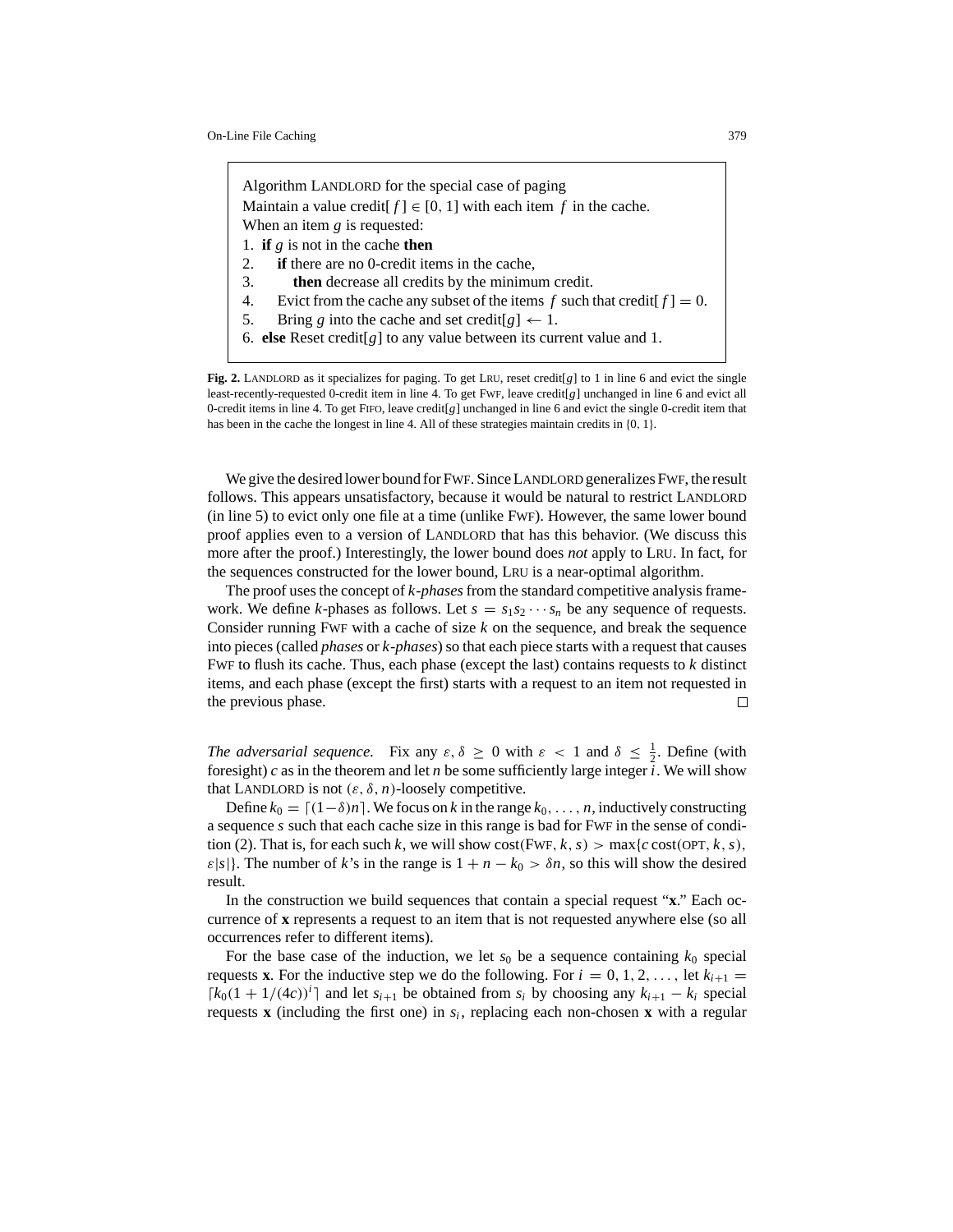request not occurring elsewhere in  $s_i$ , and then appending two copies of the modified string.

For example, if  $k_0 = 4$  and  $k_1 = 5$ , then  $s_0 =$ **xxxx** and  $s_1 =$ **x123x123**.

We let the final sequence *s* be any  $s_i$  such that  $k_i > n$ . This describes the construction. The basic useful properties of *s* are the following:

LEMMA 2.

- (1) *Each*  $s_i$  *has length*  $k_0 2^i$  *and references*  $k_i$  *distinct items.*
- (2) Any item r introduced in the ith inductive step (building  $s_{i+1}$ ) has periodicity  $k_0 2^i$ *in s*. *That is, for some j with*  $1 \leq j \leq k_0 2^i$ , *the positions in s at which r is requested*  $are\ j, j + k_0 2^i, j + 2 \cdot k_0 2^i, j + 3 \cdot k_0 2^i, \ldots$
- (3) *For each i*, *each length-k*<sup> $0$ </sup><sup>*zi*</sup> *contiguous subsequence of s references k<sub>i</sub> distinct items.*

PROOF. Properties (1) and (2) above are easy to verify by induction. Property (3) follows from properties (1) and (2). In particular, in each length- $k_0 2^i$  contiguous subsequence of *s*, each item of periodicity  $k_0 2^j$  (for  $j \le i$ ) is requested  $2^{j-i}$  times, and each other request is to an item of periodicity larger than  $k_0 2^i$  that is requested only once in the subsequence. Since each length- $k_0 2^i$  contiguous subsequence has this structure, each such subsequence references the same number of distinct items as the string  $s_i$ —that is, *ki* distinct items.  $\Box$ 

Using these properties, we show the following:

LEMMA 3. *Suppose n is larger than*  $4c/(1 - \delta)$ . *Using any cache size k such that*  $k_0 \leq k \leq n$ , the fault rate of FWF on s is more than c times that of LRU.

**PROOF.** In the construction of  $s_{i+1}$  from  $s_i$ , we were careful to leave the *first* special request **x** in  $s_i$  alone. This ensures that each  $k_i$ -phase of *s* is of length  $k_0 2^i$  and starts with a symbol of periodicity greater than  $k_0 2^i$ .

From these properties it is easy to calculate the fault rates of FWF using a cache of size  $k_i$  on *s*. The fault rate of FWF is  $k_i/(k_0 2^i)$ —each  $k_i$ -phase has length  $k_0 2^i$  and causes *ki* faults.

The fault rate of LRU can be calculated using the following observation. LRU with a cache of size  $k_i$  faults on exactly those items of periodicity greater than  $k_0 2^i$ . This is because LRU evicts an item  $r$  exactly when there have been  $k_i$  other distinct items requested since the last request to  $r$ , and we know (property  $(3)$ ) that between two requests of any item *r* with periodicity  $k_0 2^j$  there are  $k_i - 1$  distinct items (other than *r*) requested.

We can count the frequency of requests to items with periodicity greater than  $k_0 2^i$  as follows. Consider any contiguous subsequence of length  $k_0 2^{i+1}$ . Let *a* and *b* be the first and second half of the subsequence, respectively (each of *a* and *b* has length  $k_0 2^i$ ). We know that there are  $k_i$  distinct items requested in *a*, and  $k_{i+1}$  distinct items requested in *ab*. However, the items requested in *b* that are not requested in *a* are exactly the items of periodicity greater than  $k_0 2^i$ . Thus, there are  $k_{i+1} - k_i$  such items in *b*. As each is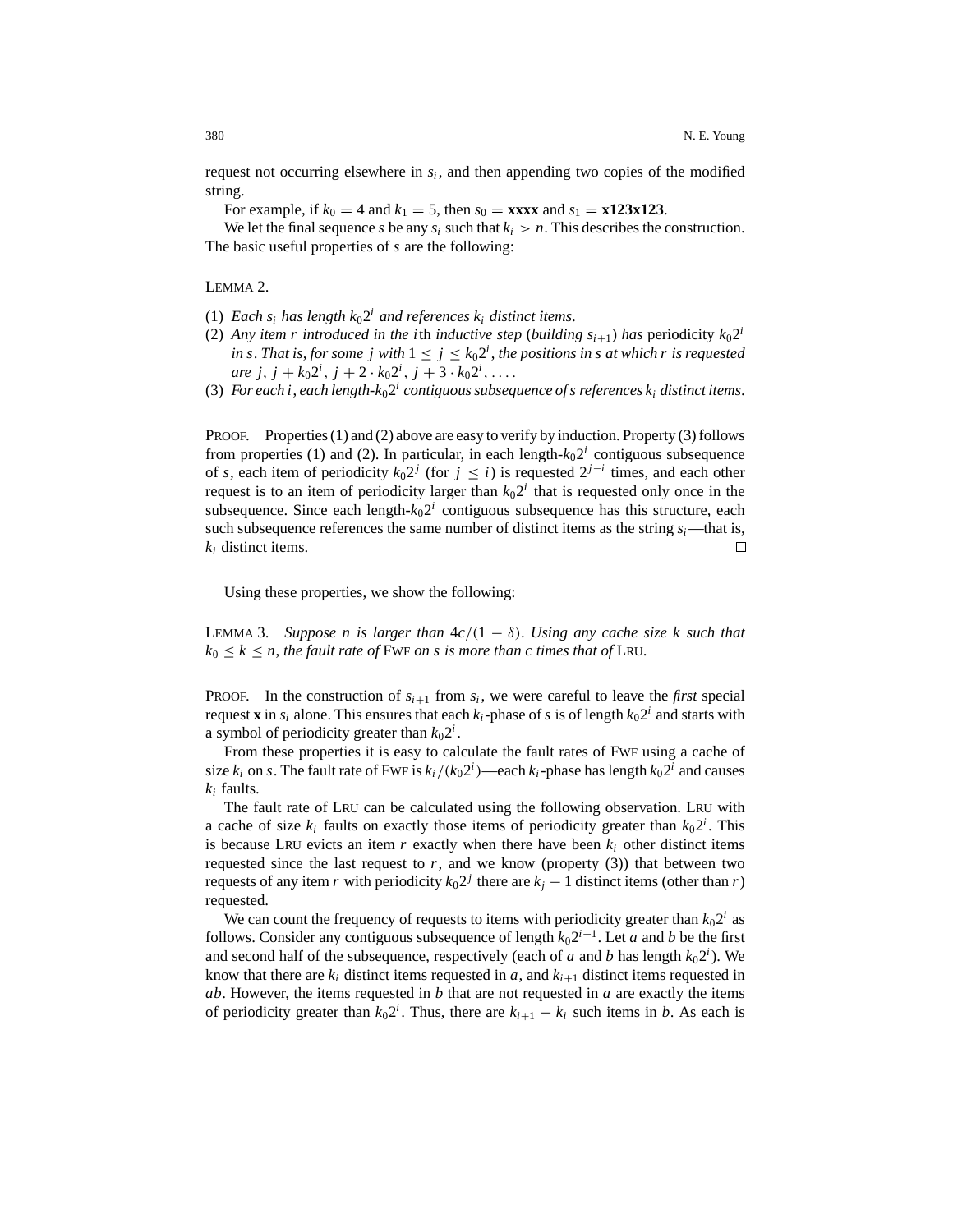requested exactly once in *b*, the frequency of such requests (and the fault rate of LRU with a cache of size  $k_i$ ) is  $(k_{i+1} - k_i)/(k_0 2^i)$ .

Thus, for any  $i$ , using a cache of size  $k_i$ , the ratio of the fault rate of FWF to that of LRU is

$$
k_i/(k_{i+1}-k_i).
$$

An easy calculation (using the assumption  $n > 4c/(1 - \delta)$ ) shows this is at least 2*c*.

What about any *k* such that  $k_i \leq k \leq k_{i+1}$  for some *i*? We know that FWF faults *k* times in each  $k$ -phase. The number of  $k$ -phases is at least the number of  $k_{i+1}$ -phases, i.e., at least  $|s|/(k_0 2^{i+1})$ . Thus, the fault rate is at least  $k_i/(k_0 2^{i+1})$ —half the fault rate of FWF with a cache of size  $k_i$ . For LRU, the fault rate with a cache of size  $k$  is at most the fault rate with a cache of size  $k_i$ . Together these facts imply that (for any  $k$  such that  $k_i \leq k \leq k_{i+1}$  for some *i*), using a cache of size *k*, the ratio of the fault rate of FWF to that of LRU is at least half the ratio when using a cache of size  $k_i$ . Thus, the ratio is greater than *c*.

To finish the proof of Theorem 4, we need to show that the fault rate of FWF remains above  $\varepsilon$  for all  $k$  such that  $k_0 \leq k \leq n$ . Reasoning as in the previous proof, the fault rate of FWF with such a cache size *k* is at least  $k_i / (k_0 2^{i+1})$  for some *i* where  $k_i \leq n$ . So we need to show  $k_i/(k_0 2^{i+1}) \geq \varepsilon$  if  $k_i \leq n$ . In fact, we show the stronger result that  $1/2^{i+1} \geq \varepsilon.$ 

The rest is algebra. In the following we use the inequalities  $1 + x \ge 2^x$  for  $x \le 1$  and  $1 - x \ge 2^{-2x}$  for  $x \le \frac{1}{2}$ .

That  $k_i \leq n$  implies that  $i \leq 8\delta c$  by the following argument. (Each line follows from the line before it by the reason given.)

| $k_i \leq n$                         | $(given)$ ,                                            |
|--------------------------------------|--------------------------------------------------------|
| $(1 - \delta)n(1 + 1/4c)^{i} \leq n$ | (definition of $k_i$ , and $x \leq \lceil x \rceil$ ), |
| $2^{-2\delta}2^{i/4c} < 1$           | (inequalities mentioned above),                        |
| $i < 8\delta c$                      | (algebra).                                             |

Using this we will show  $1/2^{i+1} \geq \varepsilon$ , which implies  $k_i / (k_0 2^{i+1}) \geq \varepsilon$ .

|                              | $8\delta c \leq \log_2(1/2\varepsilon)$ | (definition of $c$ ),                |
|------------------------------|-----------------------------------------|--------------------------------------|
|                              | $i \leq \log_2(1/2\varepsilon)$         | $(i \leq 8\delta c$ , proven above), |
| $1/2^{i+1} \geq \varepsilon$ |                                         | (algebra).                           |

This concludes the proof of Theorem 4.

We can modify FWF so that it does not evict all items from the cache at the beginning of the phase, but instead evicts the 0-credit items (those not yet requested this phase) one at a time but pessimally—in the order that they will be next requested. The modified algorithm only evicts one page at a time, but, since it still incurs *k* faults per *k*-phase, the proof of Theorem 4 applies to the modified algorithm as well. The modified algorithm is also a special case of LANDLORD. Thus, the lower bound applies to LANDLORD even if LANDLORD is constrained to evict only as many items as necessary to handle the current request.

 $\Box$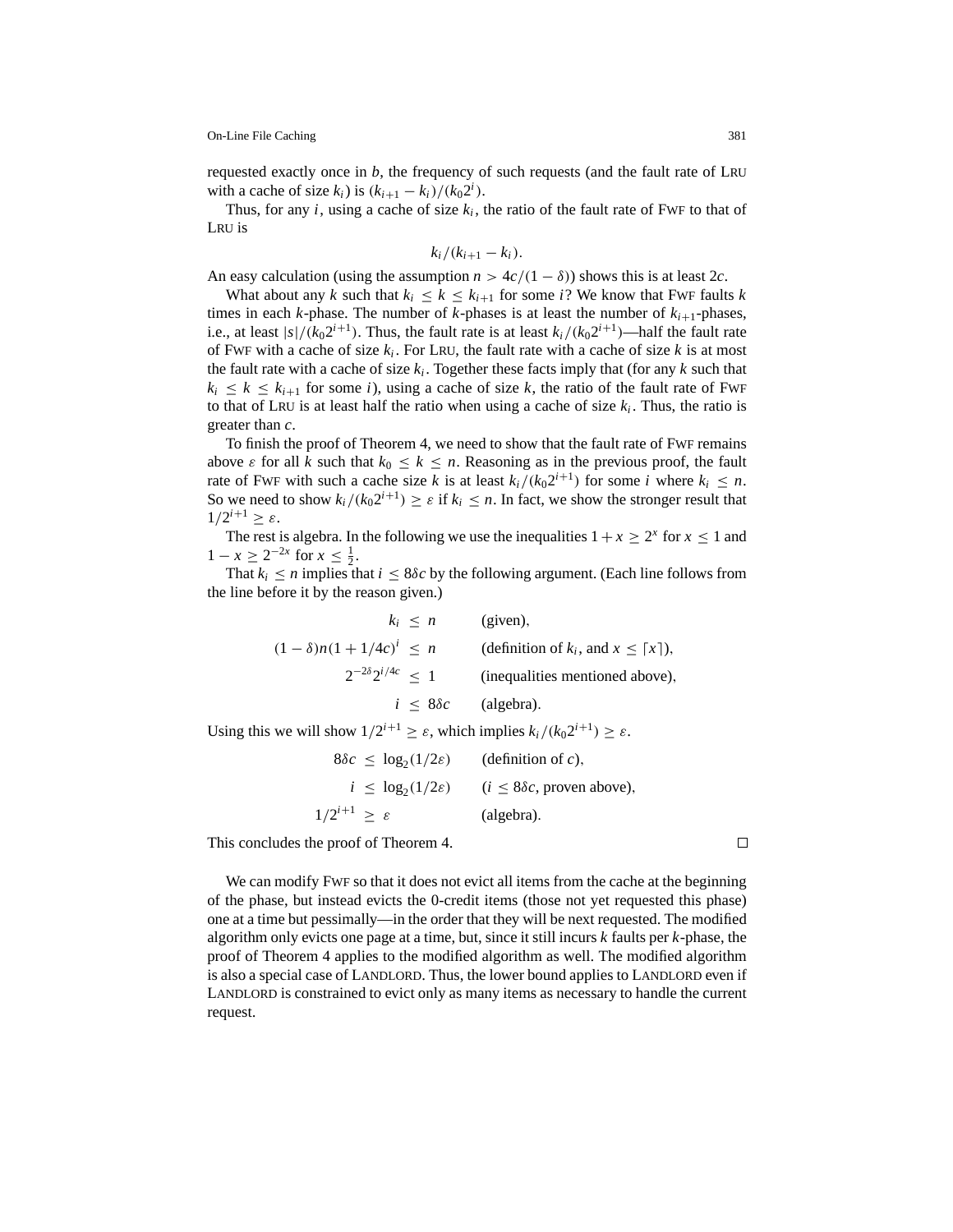**5. Further Directions.** A main open question here seems to be to characterize the loose competitiveness of LRU more tightly. A reasonable goal would be to find a nontrivial lower bound or an upper bound better than the one implied in this paper. The latter would show that LRU is better than FWF in this model. It would also be nice to characterize the relative loose competitiveness of LRU and first-in-first-out (FIFO).

Another direction is to find a non-trivial lower bound for the randomized marking algorithm for paging. Finally, the lower bounds in this paper apply to particular online algorithms; what lower bounds can be shown for *arbitrary* deterministic on-line algorithms, or for *arbitrary* randomized on-line algorithms?

**Acknowledgments.** Thanks to Dan Gessel for useful discussions and to Pei Cao for pointing out to the author the importance of file size in web caching.

#### **References**

- [1] Allan Borodin, Sandy Irani, Prabhakar Raghavan, and Baruch Schieber. Competitive paging with locality of reference. *Journal of Computer and System Sciences*, 50(2):244–258, April 1995.
- [2] Pei Cao and Sandy Irani. Cost-aware WWW proxy caching algorithms. In *USENIX Symposium on Internet Technologies and Systems*, December 1997.
- [3] Marek Chrobak, Howard Karloff, T. H. Payne, and Sundar Vishwanathan. New results on server problems. *SIAM Journal on Discrete Mathematics*, 4(2):172–181, May 1991.
- [4] Amos Fiat and Anna R. Karlin. Randomized and multipointer paging with locality of reference. In *Proceedings of the Twenty-Seventh Annual ACM Symposium on Theory of Computing*, pages 626–634, Las Vegas, Nevada, 29 May–1 June 1995.
- [5] Amos Fiat, Richard M. Karp, Michael Luby, Lyle A. McGeoch, Daniel D. Sleator, and Neal E. Young. Competitive paging algorithms. *Journal of Algorithms*, 12(4):685–699, December 1991.
- [6] Amos Fiat and Ziv Rosen. Experimental studies of access graph based heuristics: beating the LRU standard? In *Proceedings of the Eighth Annual ACM–SIAM Symposium on Discrete Algorithms*, pages 63–72, New Orleans, Louisiana, 5–7 January 1997.
- [7] Sandy Irani. Page replacement with multi-size pages and applications to Web caching. *Proceedings of the Twenty-Ninth Annual ACM Symposium on Theory of Computing*, pages 701–710, El Paso, Texas, 4–6 May 1997.
- [8] Sandy Irani, Anna R. Karlin, and Steven Phillips. Strongly competitive algorithms for paging with locality of reference. *SIAM Journal on Computing*, 25(3):477–497, June 1996.
- [9] David Karger, Eric Lehman, Tom Leighton, Matthew Levine, Daniel Lewin, and Rina Panigrahy. Consistent hashing and random trees: distributed caching protocols for relieving hot spots on the World Wide Web. *Proceedings of the Twenty-Ninth Annual ACM Symposium on Theory of Computing*, pages 654–663, El Paso, Texas, 4–6 May 1997.
- [10] Anna R. Karlin, Steven J. Phillips, and Prabhakar Raghavan. Markov paging (extended abstract). In *Proceedings of the* 33*rd Annual Symposium on Foundations of Computer Science*, pages 208–217, Pittsburgh, Pennsylvania, 24–27 October 1992.
- [11] Elias Koutsoupias and Christos H. Papadimitriou. Beyond competitive analysis. In *Proceedings of the* 35*th Annual Symposium on Foundations of Computer Science*, pages 394–400, Santa Fe, New Mexico, 20–22 November 1994.
- [12] Carsten Lund, Steven Phillips, and Nick Reingold. IP over connection-oriented networks and distributional paging. In *Proceedings of the* 35*th Annual Symposium on Foundations of Computer Science*, pages 424–434, Santa Fe, New Mexico, 20–22 November 1994.
- [13] Mark S. Manasse, Lyle A. McGeoch, and Daniel D. Sleator. Competitive algorithms for server problems. *Journal of Algorithms*, 11:208–230, 1990.